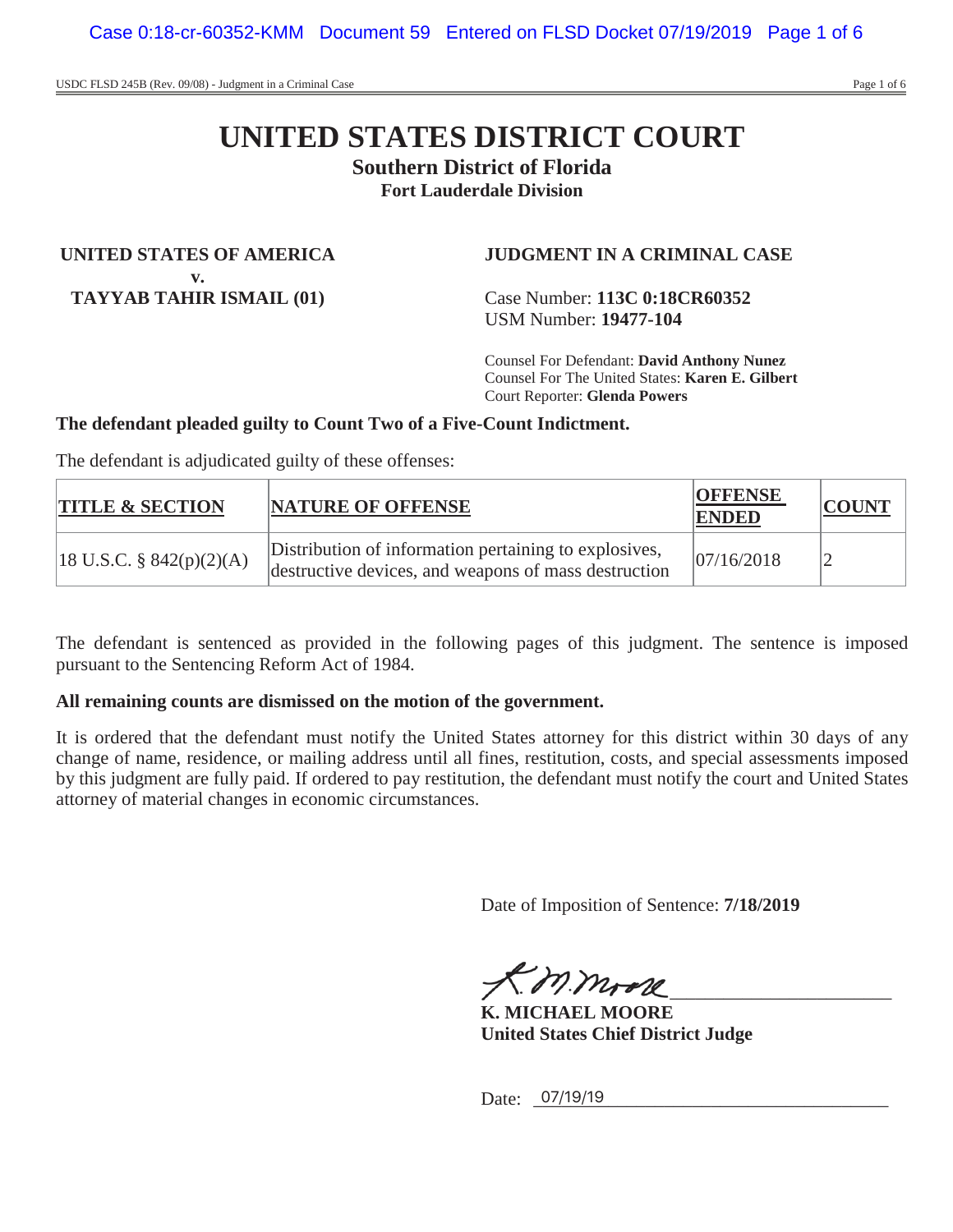USDC FLSD 245B (Rev. 09/08) - Judgment in a Criminal Case Page 2 of 6

## DEFENDANT: **TAYYAB TAHIR ISMAIL (01)** CASE NUMBER: **113C 0:18CR60352**

## **IMPRISONMENT**

The defendant is hereby committed to the custody of the United States Bureau of Prisons to be imprisoned for a total term of **240 Months as to Count Two**.

**The court makes the following recommendations to the Bureau of Prisons: Designation to a Bureau of Prisons CARE3-Medical/CA RE3-Mental Health facility so that Defendant's mental condition can be appropriately treated and monitored.**

**The defendant is remanded to the custody of the United States Marshal.**

#### **RETURN**

I have executed this judgment as follows:

Defendant delivered on \_\_\_\_\_\_\_\_\_\_\_\_\_\_\_\_\_\_\_\_\_\_\_\_\_\_\_\_\_\_\_\_\_\_\_\_\_\_\_\_ to \_\_\_\_\_\_\_\_\_\_\_\_\_\_\_\_\_\_\_\_\_\_\_\_\_\_\_\_\_\_\_\_\_\_\_\_\_\_\_\_

at \_\_\_\_\_\_\_\_\_\_\_\_\_\_\_\_\_\_\_\_\_\_\_\_\_\_\_\_\_\_\_\_\_\_\_\_\_\_\_\_, with a certified copy of this judgment.

UNITED STATES MARSHAL

**\_\_\_\_\_\_\_\_\_\_\_\_\_\_\_\_\_\_\_\_\_\_\_\_\_\_\_\_\_\_\_\_\_\_\_\_\_\_\_\_\_\_\_** DEPUTY UNITED STATES MARSHAL

**\_\_\_\_\_\_\_\_\_\_\_\_\_\_\_\_\_\_\_\_\_\_\_\_\_\_\_\_\_\_\_\_\_\_\_\_\_\_\_\_\_\_\_**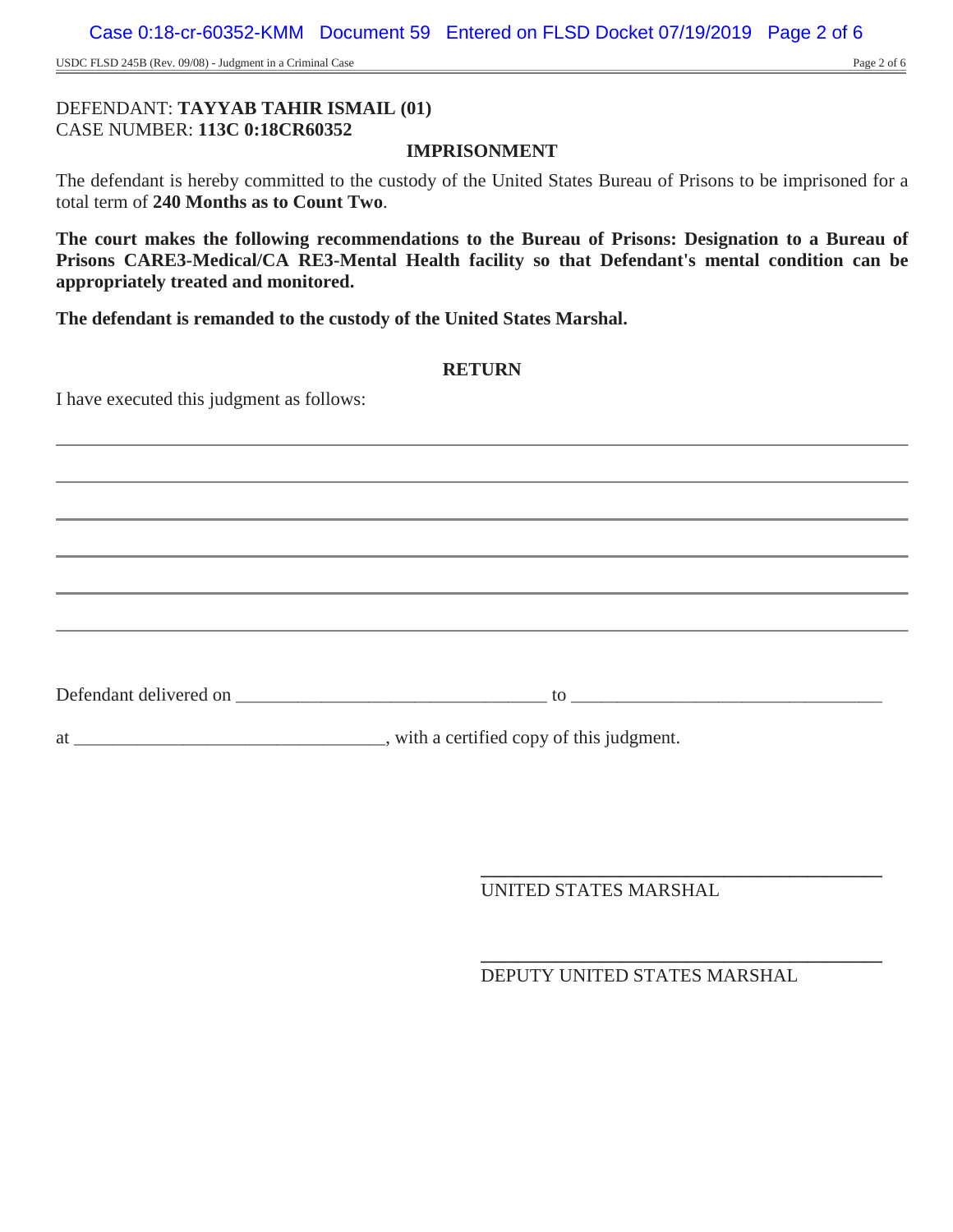USDC FLSD 245B (Rev. 09/08) - Judgment in a Criminal Case Page 3 of 6

# DEFENDANT: **TAYYAB TAHIR ISMAIL (01)** CASE NUMBER: **113C 0:18CR60352**

## **SUPERVISED RELEASE**

Upon release from imprisonment, the defendant shall be on supervised release for a term of **Three (3) Years**.

The defendant must report to the probation office in the district to which the defendant is released within 72 hours of release from the custody of the Bureau of Prisons.

The defendant shall not commit another federal, state or local crime.

The defendant shall not unlawfully possess a controlled substance. The defendant shall refrain from any unlawful use of a controlled substance. The defendant shall submit to one drug test within 15 days of release from imprisonment and at least two periodic drug tests thereafter, as determined by the court.

#### **The defendant shall cooperate in the collection of DNA as directed by the probation officer.**

#### **The defendant shall not possess a firearm, ammunition, destructive device, or any other dangerous weapon.**

If this judgment imposes a fine or restitution, it is a condition of supervised release that the defendant pay in accordance with the Schedule of Payments sheet of this judgment.

The defendant must comply with the standard conditions that have been adopted by this court as well as with any additional conditions on the attached page.

### **STANDARD CONDITIONS OF SUPERVISION**

- 1. The defendant shall not leave the judicial district without the permission of the court or probation officer;
- 2. The defendant shall report to the probation officer and shall submit a truthful and complete written report within the first fifteen days of each month;
- 3. The defendant shall answer truthfully all inquiries by the probation officer and follow the instructions of the probation officer;
- 4. The defendant shall support his or her dependents and meet other family responsibilities;
- 5. The defendant shall work regularly at a lawful occupation, unless excused by the probation officer for schooling, training, or other acceptable reasons;
- 6. The defendant shall notify the probation officer at least ten days prior to any change in residence or employment;
- 7. The defendant shall refrain from excessive use of alcohol and shall not purchase, possess, use, distribute, or administer any controlled substance or any paraphernalia related to any controlled substances, except as prescribed by a physician;
- 8. The defendant shall not frequent places where controlled substances are illegally sold, used, distributed, or administered;
- 9. The defendant shall not associate with any persons engaged in criminal activity and shall not associate with any person convicted of a felony, unless granted permission to do so by the probation officer;
- 10. The defendant shall permit a probation officer to visit him or her at any time at home or elsewhere and shall permit confiscation of any contraband observed in plain view of the probation officer;
- 11. The defendant shall notify the probation officer within seventy-two hours of being arrested or questioned by a law enforcement officer;
- 12. The defendant shall not enter into any agreement to act as an informer or a special agent of a law enforcement agency without the permission of the court; and
- 13. As directed by the probation officer, the defendant shall notify third parties of risks that may be occasioned by the defendant's criminal record or personal history or characteristics and shall permit the probation officer to make such notifications and to confirm the defendant's compliance with such notification requirement.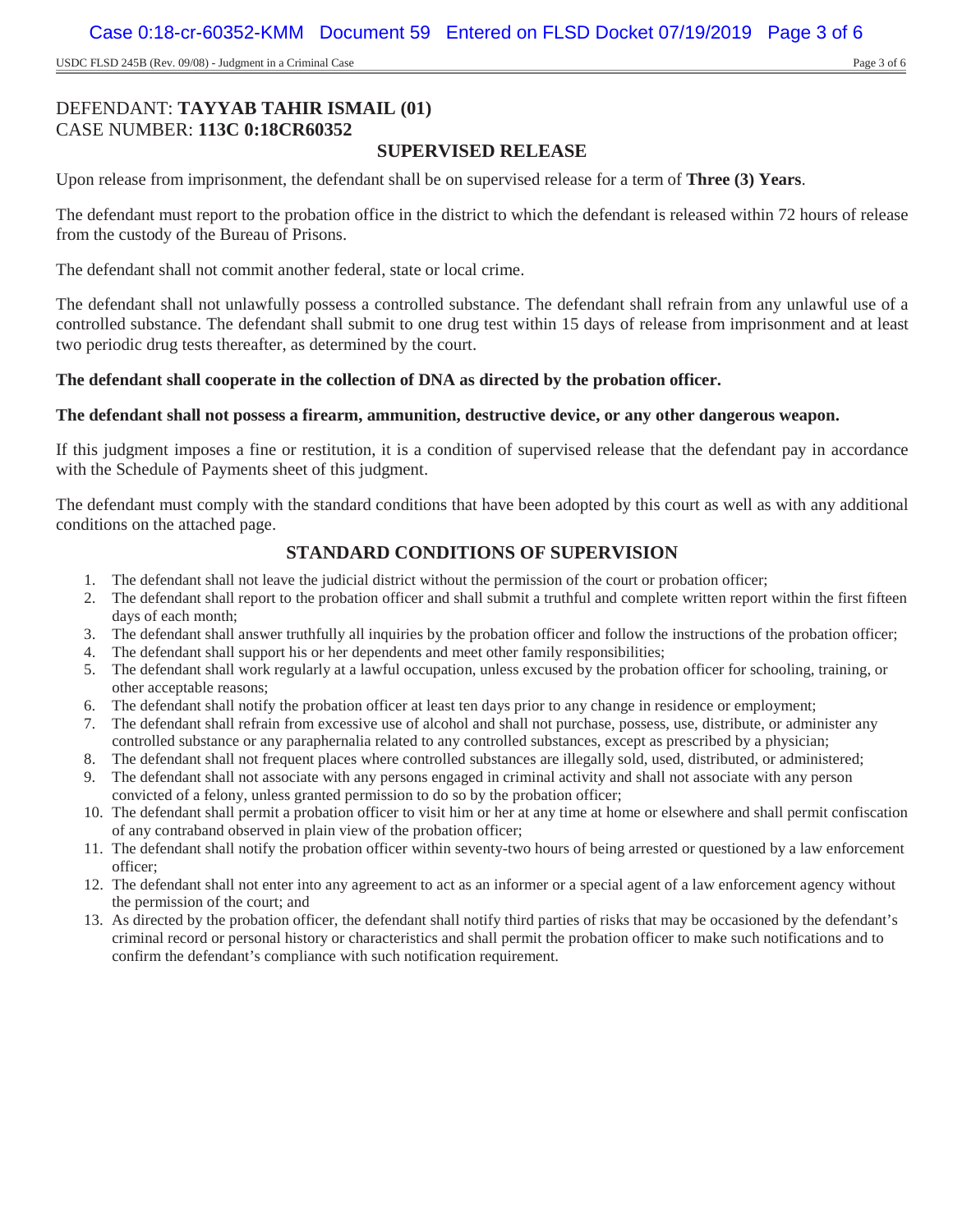USDC FLSD 245B (Rev. 09/08) - Judgment in a Criminal Case Page 4 of 6

#### DEFENDANT: **TAYYAB TAHIR ISMAIL (01)** CASE NUMBER: **113C 0:18CR60352 SPECIAL CONDITIONS OF SUPERVISION**

Association Restriction - The defendant is prohibited from associating with [specify persons or groups] or visiting [specify locations] while on probation/supervised release.

Data Encryption Restriction - The defendant shall not possess or use any data encryption technique or program.

Mental Health Treatment - The defendant shall participate in an approved inpatient/outpatient mental health treatment program. The defendant will contribute to the costs of services rendered (co-payment) based on ability to pay or availability of third party payment.

Offense Related Computer Restriction - The defendant shall refrain from accessing via computer any "material" that relates to the activity in which the defendant was engaged in committing the Instant Offense, namely  $\blacksquare$ .

Permissible Computer Examination - The defendant shall submit to the U.S. Probation Officer conducting periodic unannounced examinations of the defendant's computer(s) equipment which may include retrieval and copying of all data from the computer(s) and any internal or external peripherals to ensure compliance with this condition and/or removal of such equipment for the purpose of conducting a more thorough inspection; and to have installed on the defendant's computer(s), at the defendant's expense, any hardware or software systems to monitor the defendant's computer use.

Permissible Search - The defendant shall submit to a search of his/her person or property conducted in a reasonable manner and at a reasonable time by the U.S. Probation Officer.

Unpaid Restitution, Fines, or Special Assessments - If the defendant has any unpaid amount of restitution, fines, or special assessments, the defendant shall notify the probation officer of any material change in the defendant's economic circumstances that might affect the defendant's ability to pay.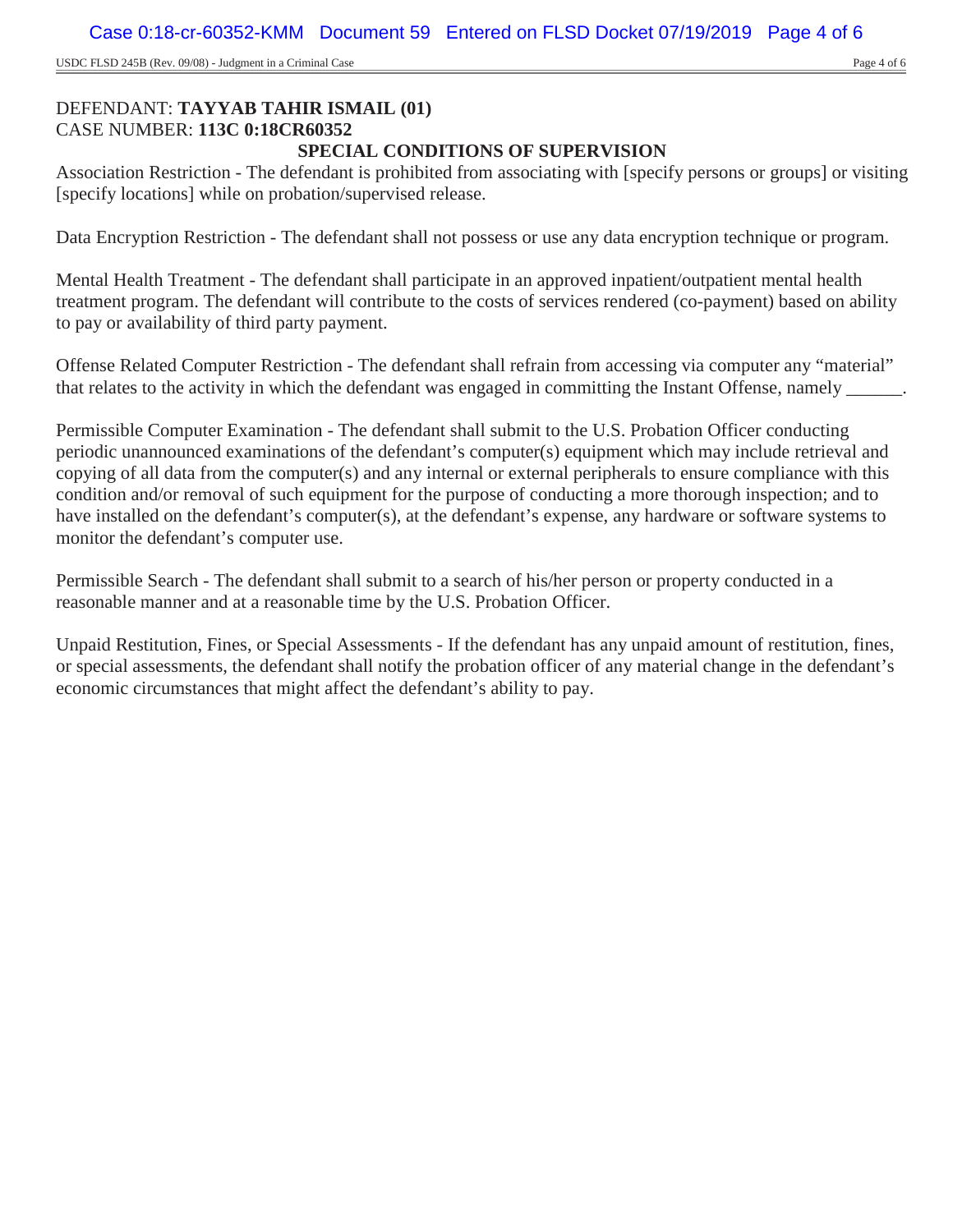USDC FLSD 245B (Rev. 09/08) - Judgment in a Criminal Case Page 5 of 6

## DEFENDANT: **TAYYAB TAHIR ISMAIL (01)** CASE NUMBER: **113C 0:18CR60352 CRIMINAL MONETARY PENALTIES**

The defendant must pay the total criminal monetary penalties under the schedule of payments on Sheet 6.

|               | Assessment | Fine   | Restitution |
|---------------|------------|--------|-------------|
| <b>TOTALS</b> | \$100.00   | \$0.00 | \$0.00      |

\*\*Assessment due immediately unless otherwise ordered by the Court.